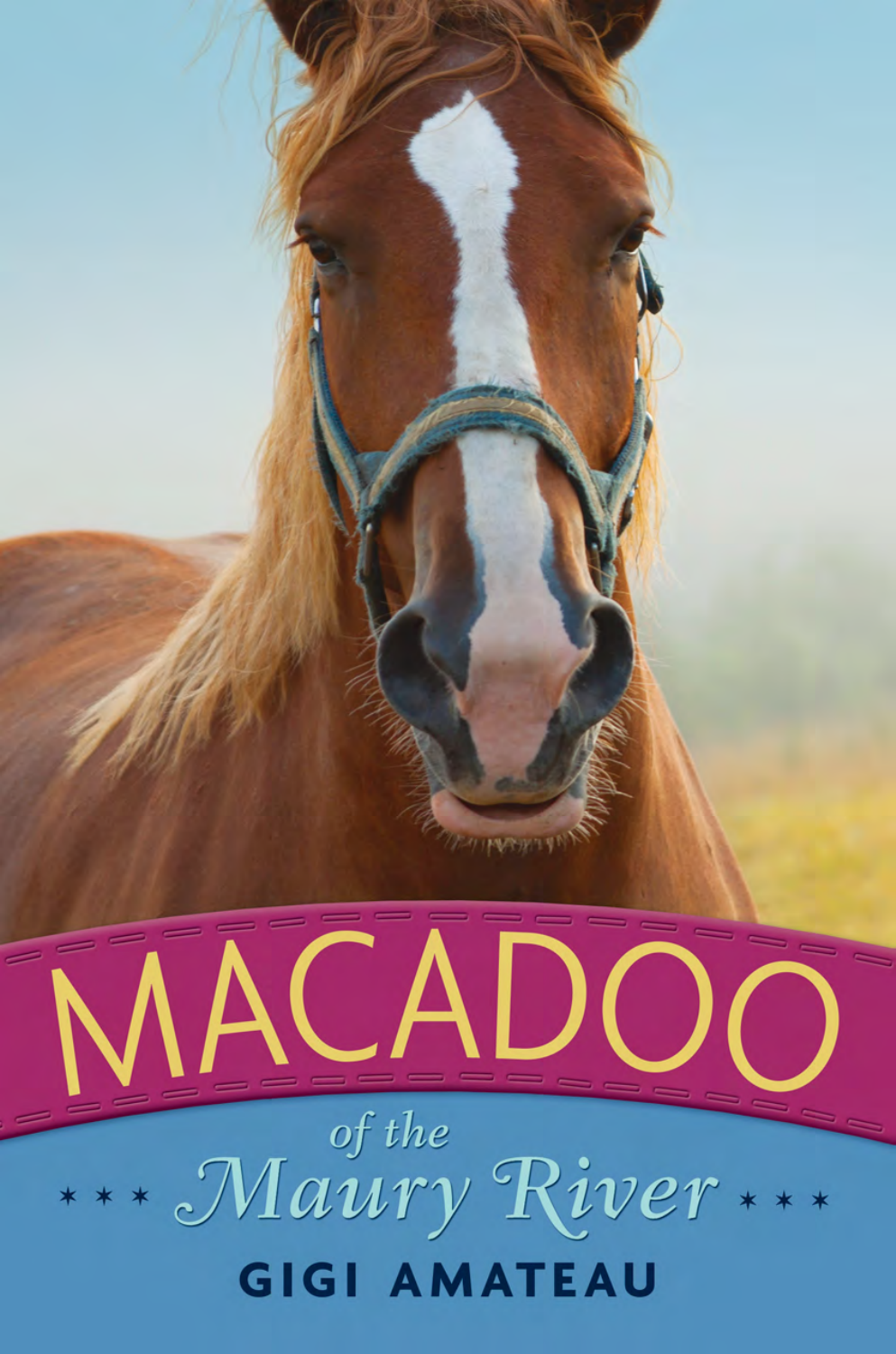## **\* CHAPTER ONE \*** *A Great Belgian*

In his darkest hour, a friend once asked, "What if they sell me?" sell me?"

Such fear tangled up in that question: *What if I am not needed, no longer useful? What if I am not wanted, no longer loved? What if I am forgotten?*

The quiver in his voice pierced my heart, plunged through flesh, blood, and bone and into memory. "What if they sell me?" he asked.

Here is how I answered.

I was born at a place for breeding horses but not for keeping them, in Alberta, far from the Maury River where I call home now.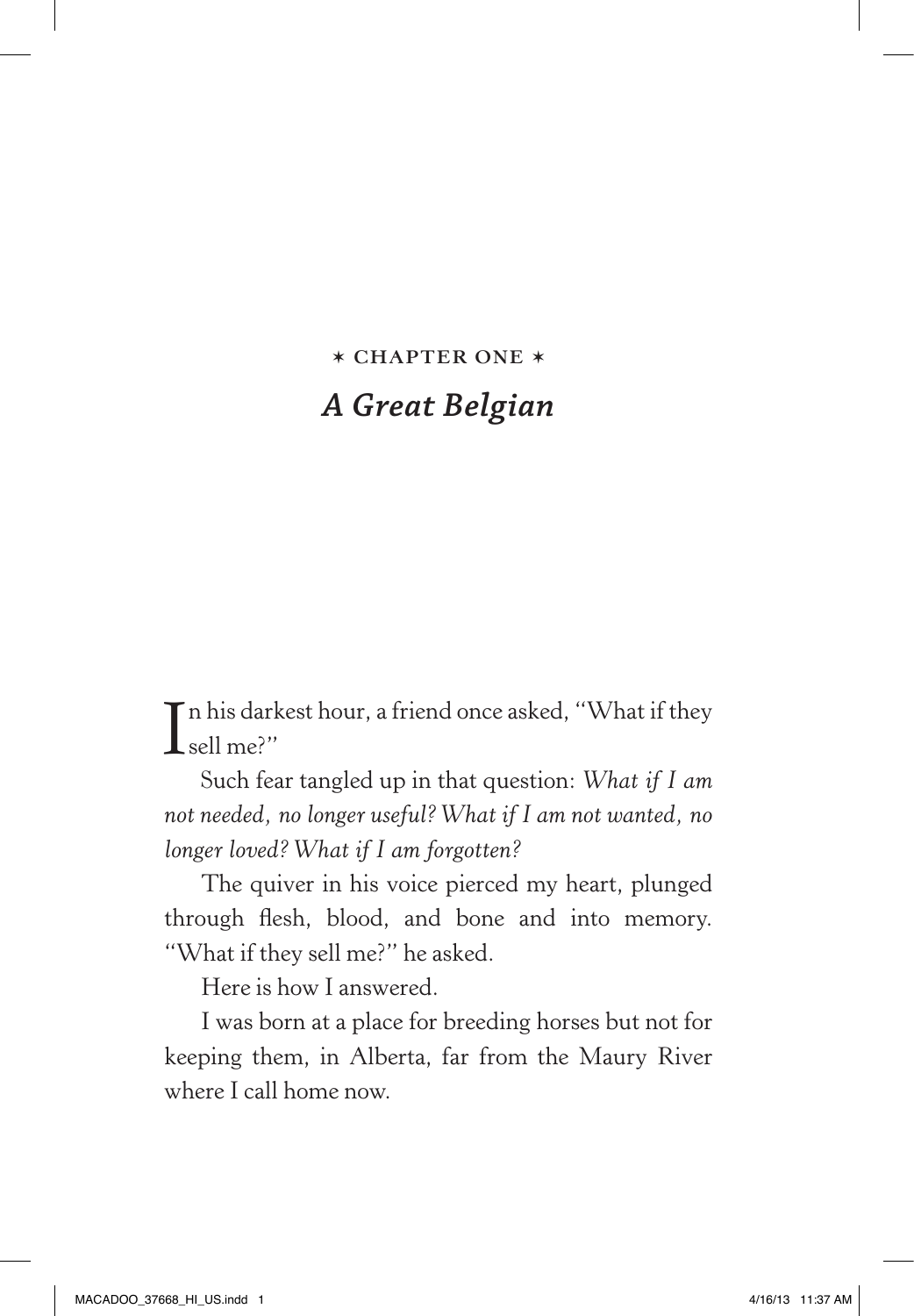I remember as a yearling I surveyed my pasture and the jagged gray mountains beyond the fence.

"If you dare, just try to beat me!" I called. I raced past every mare grazing in the summer grasses, and I dashed by every foal standing in the rocky field. The colts and the fillies gave chase, but I crested the hill first, many lengths ahead of them all.

When the fastest filly caught up, she head-butted me, slamming into my shoulder with all her strength, but it wasn't enough to move me. I stood on the tip of a great boulder jutting out from the ground, and, like the stone beneath me, I would not be moved— not by the wind and not by the filly.

I nickered for her to come at me again. "One more try," I urged her.

She spun around, pawed at the ground, and made a big show of snorting. She backed up and charged. This time, I dodged her battery, and the filly fell down into the tall grass.

"I'm king of the hill!" I proclaimed. "Bow down to serve me."

A cabbage butterfly of silken cream, unconcerned with my victory over the filly, lit across the white clover blossoms. She circled my cannon and flitted down my hoof. She fanned her wings, came softly to rest on the grass, and tickled my foot with her legs. Butterfly kisses.

✶ **2** ✶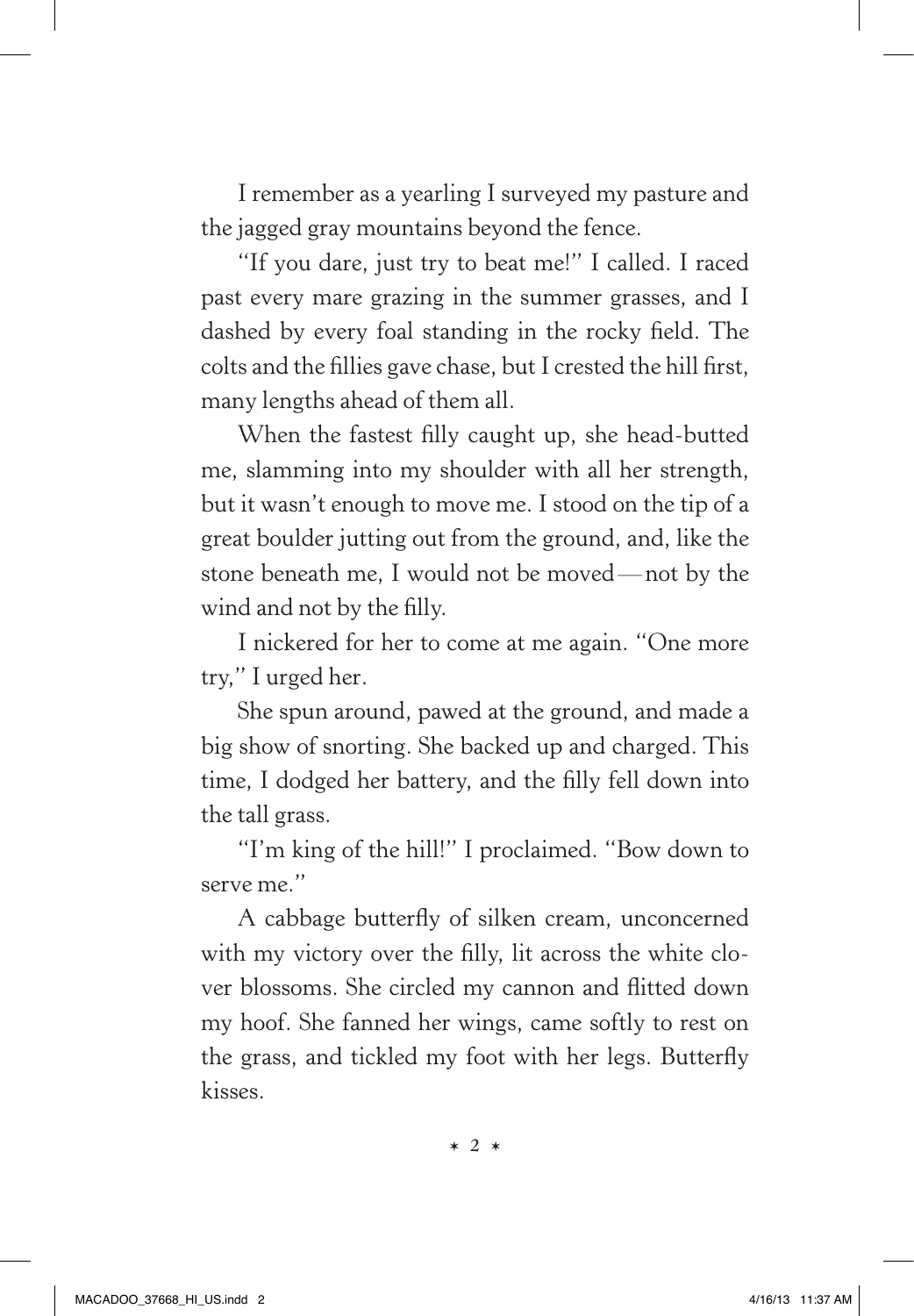The filly— a draft like me— was strong and powerful. The butterfly looked delicate and fragile.

"I can play gently, butterfly. You're safe with me," I reassured her.

The butterfly darted around my ear and then disappeared away down the hill. Because I was enchanted with the butterfly, I didn't see or hear anything else happening until I heard the mares sounding an alarm.

Our caretaker, Janey, had left a new farmhand in charge for the day. He had let the stallion into the wrong field by mistake, then walked away. The stallion shouldn't have been let into our pasture. Mixing up stallions and colts wasn't a good idea and could endanger the mares and the weanlings.

When I heard the mares shouting, I forgot my butterfly game of wings and flight. I needed a place to hide. I turned to bolt, but before I or the filly could run, a long, dark shadow overtook us.

Behind me a voice bellowed, "Little horse, why don't *you* tell *me* who is king of the hill?"

Stepping out of my blind spot, a blond stallion appeared. A white blaze ran the length of his face, and white socks painted all four legs. His coat glistened. Every rippled muscle from his neck to his hocks pulsed as if it were its own living thing. My sire!

*My father,* I thought, *must be among the greatest of Belgians.*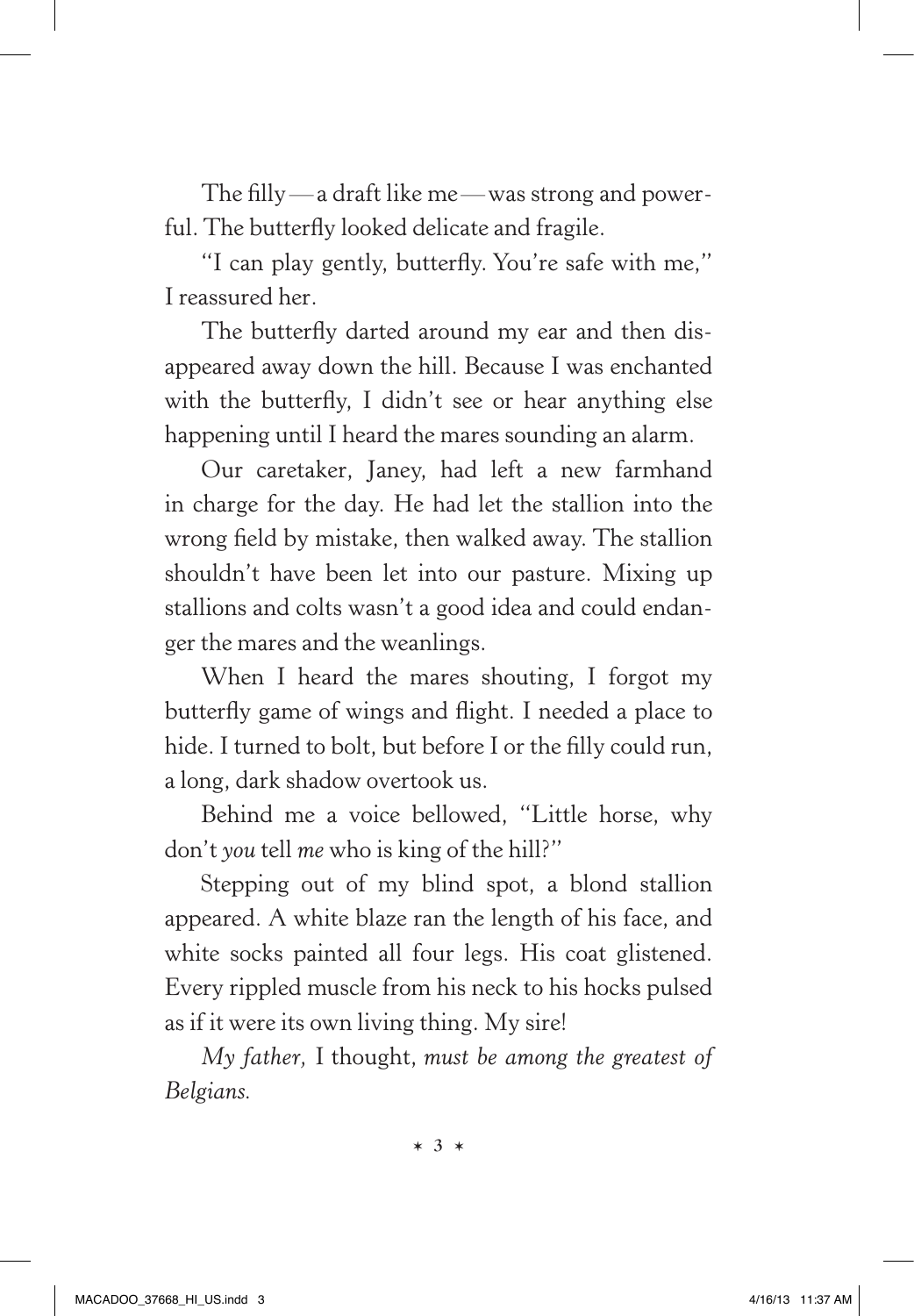He blocked our path. "Step aside," he ordered the filly.

She took off for the far end of the pasture.

The stallion rammed his shoulder hard into mine. "Walk with me, son. I only visit this farm in the summer to breed, but today I was let into pasture earlier than usual— a mistake. But, while I'm here, let me tell you something."

I moved in closer to my sire. *One day,* I thought, *I will be just like him.* He stared off toward the horizon. He didn't graze the clover or notice the butterflies. I nibbled dandelion leaves and waited to hear the reason for his visit. *What did I need to know?*

"By now, the yearlings have usually already gone. Still I'm not supposed to be in your field until tomorrow. So we haven't much time before they remove me." The great Belgian snorted loud like thunder and nodded toward the mares below us. "Which is your dam?"

I whinnied toward Mamere, who stood apart from the others.

"Ah, Tina. We are old friends. Your mother has lived here for many years. She's the leader when I'm gone," he said. "She is lovely."

I sunk deep into my hooves and stretched my head high, as if I were the tallest lodgepole pine of the forest, with roots to anchor me to the earth and limbs to scale the clouds. I reached up, up, up but fell short of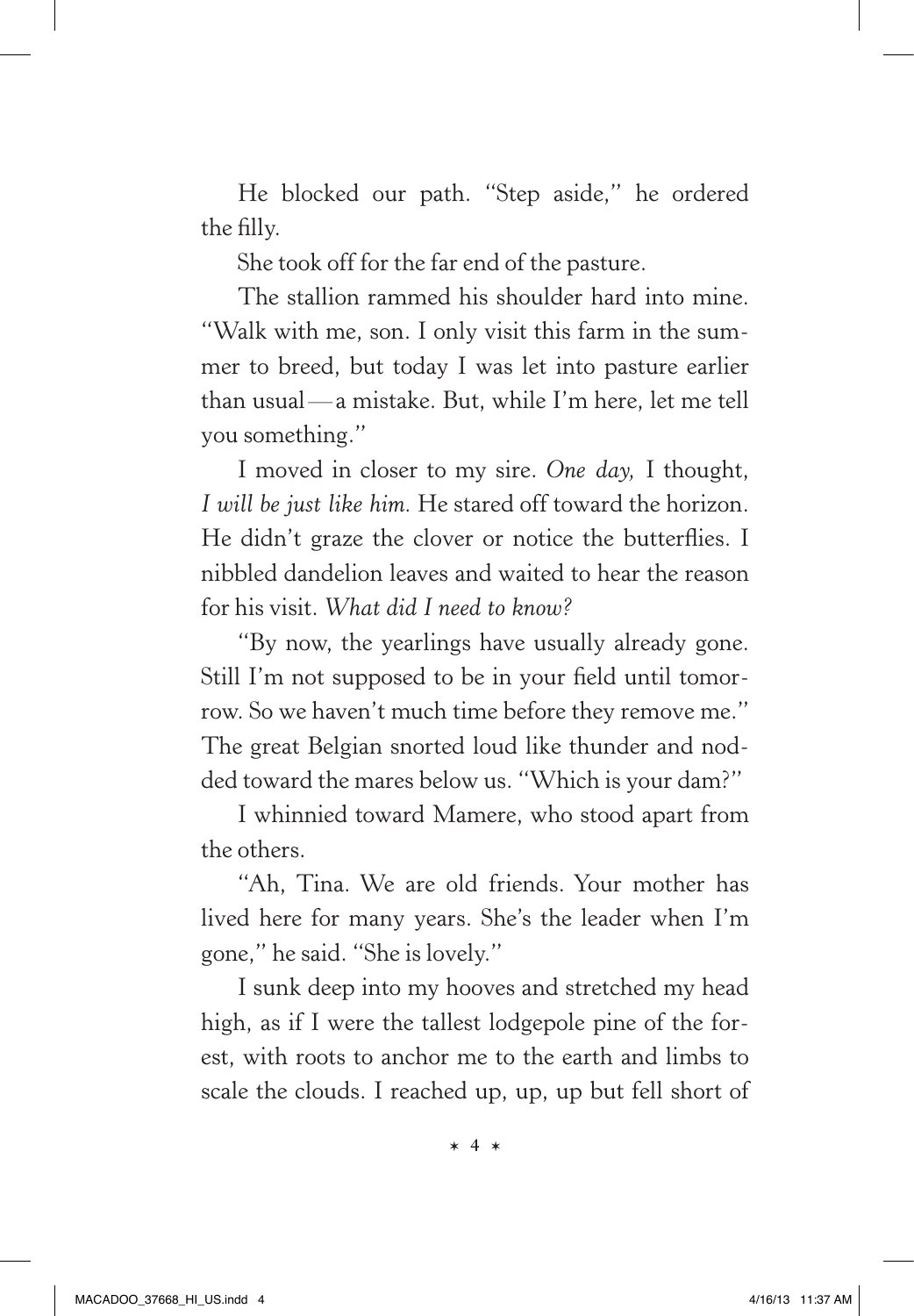the stallion's withers; still I found the courage to correct him. "Mamere's the leader all of the time," I said. "This is her herd."

"Do you know who you're speaking with, young colt?"

"Yes, you're my sire. Mamere told me I will grow big like you. She says I will be a very great Belgian someday," I said.

"And, little king, what do you think it means to be great?" he asked me.

I puffed my chest far, far out. "It means everyone looks up to me most of all, that every filly and colt and mare serves me." I stomped my foot. "That I get to eat first and do whatever I want."

He said, "It's true; you were bred a fine Belgian. And I have seen you playing with your siblings and cousins today, and you are fast and strong, but being king is not a game."

The great stallion set his gaze upon Mamere's herd. He lifted his head into the wind, and I did so, too. He trotted back and forth across the hilltop, all the while watching the mares and yearlings. I tried to keep up but tired quickly.

"What did you want to tell me?" I couldn't wait any longer.

The stallion stopped suddenly and snorted. He held me there under his fiery stare, and then he said, "You need to learn your place, young one, and your place is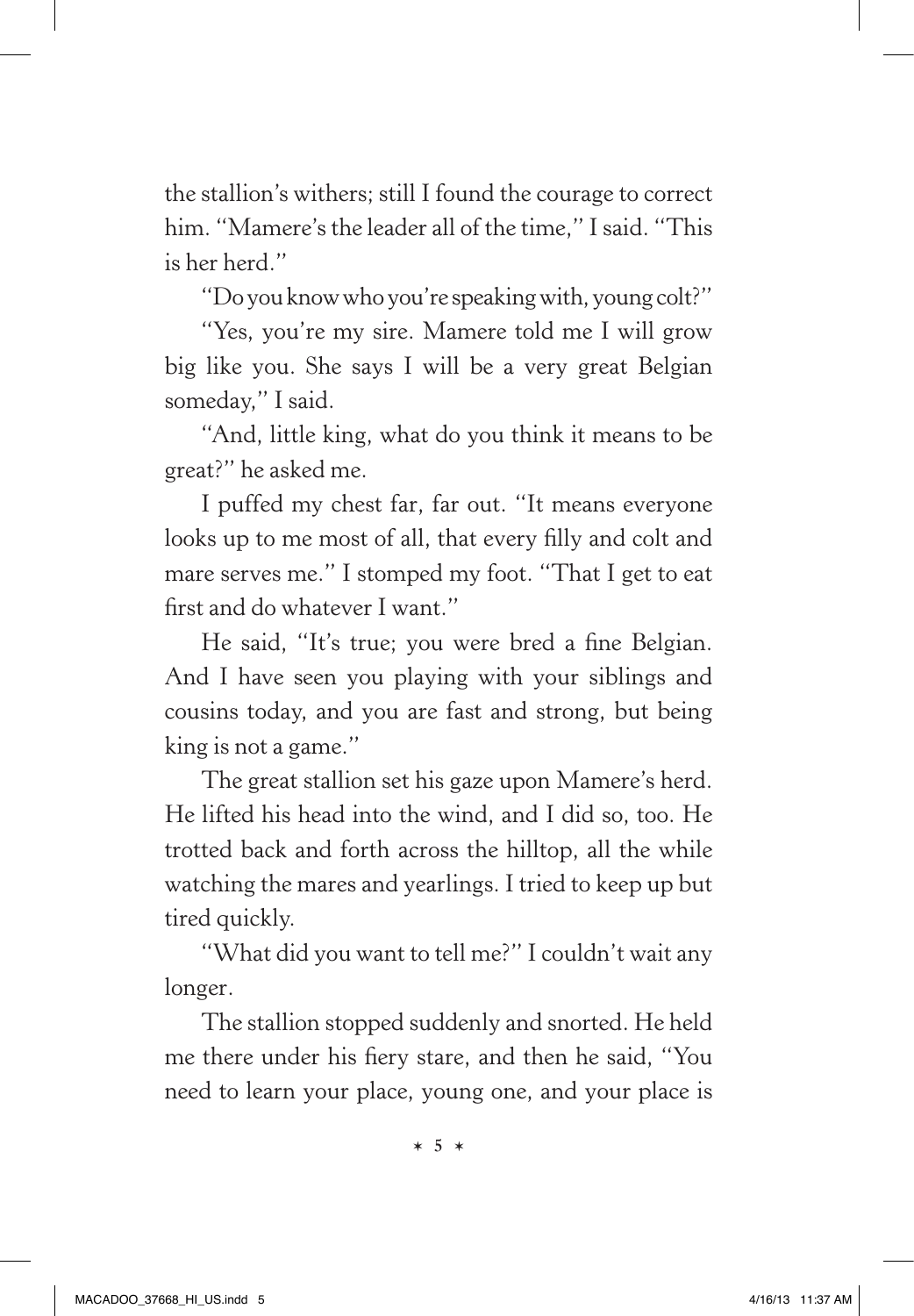not here. When I'm here, this is *my* herd. Not yours. Not Tina's."

I scraped the grass, and then a dandelion blossom, white and hairy, tickled my nose so deep that I sneezed it away into a hundred flying pieces.

The Belgian sniffed the wind, then whinnied toward the mares. They hardly noticed him prancing along the hilltop.

"Have they forgotten me, too?" he said to himself. "These mares have forgotten me just like the world has forgotten the draft horse."

"Forgotten? How could anyone forget about us?" I asked.

"You don't even know who you are, little horse. Who we are. We are descended from the Great Horse of Flanders. We are warhorses, nation builders, movers of mountain and forest. We were. We are coming to the end, though, I fear." Then, without a nicker or a whinny, and before I could ask him anything more, the stallion galloped away. I could not stay with him even for a stride.

I returned, alone, to my high spot on the hill, hoping the butterfly would return to distract me.

Tangles filled my belly, knotting me up so that I could not graze but could only wonder: *What did the stallion mean about all of us being forgotten? And how can I find my place?*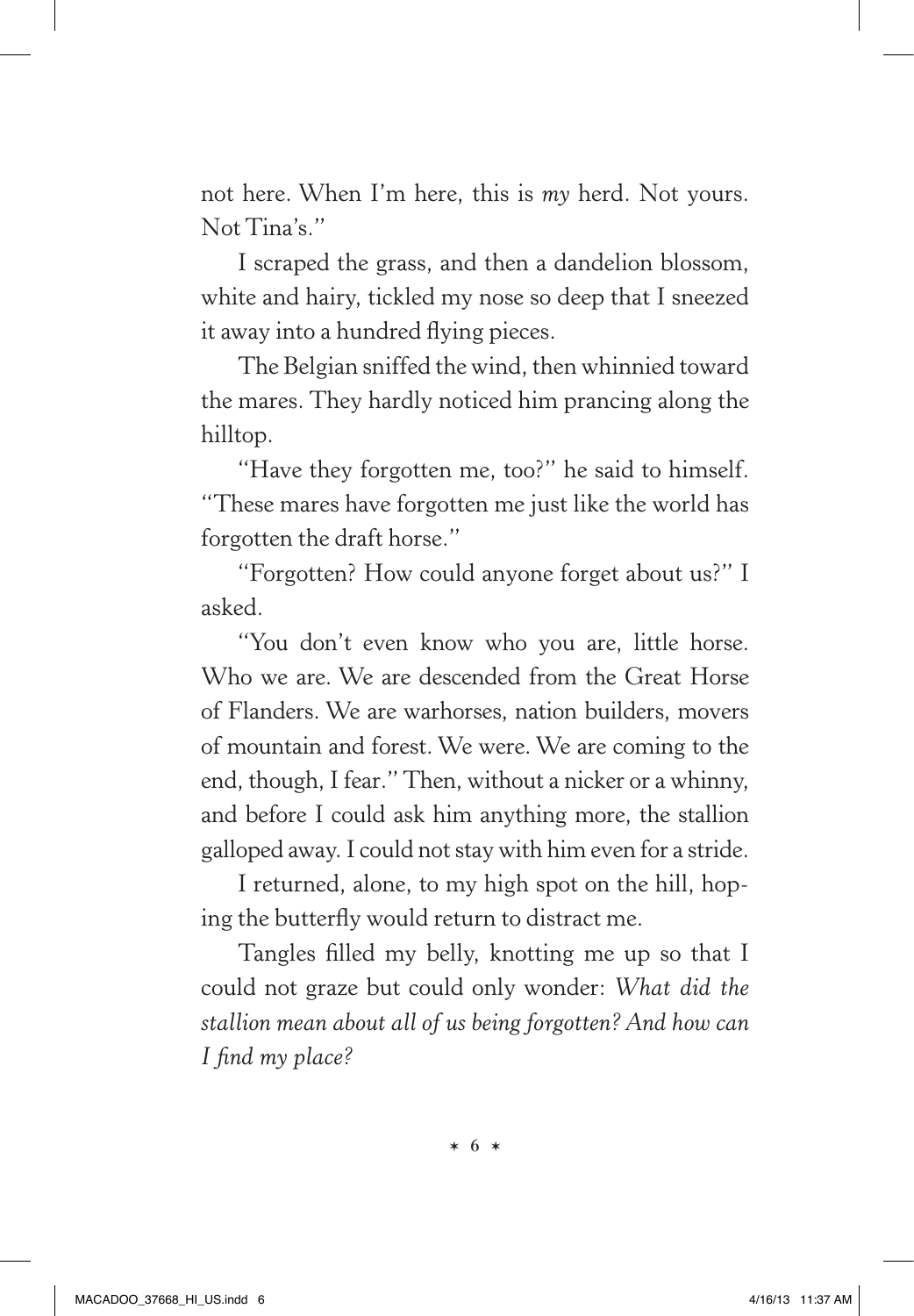## **\* CHAPTER TWO \*** *The Battle*

All that afternoon, the stallion watched Mamere<br>
from where he hid behind the run-in. Janey still hadn't returned, so no one had removed him from our field. Mamere turned fierce when he came too near. He bit and charged at the mares and tried to corral the fillies, but Mamere protected all of us from him. She led the mares and yearlings to the bilberry patch growing through the south fence to keep them safe from the stallion.

In response, he kicked. He bucked. He smelled the sky and bared his teeth, then bit at the air around him, and then he charged toward the herd. "I am the king of this field," he proclaimed.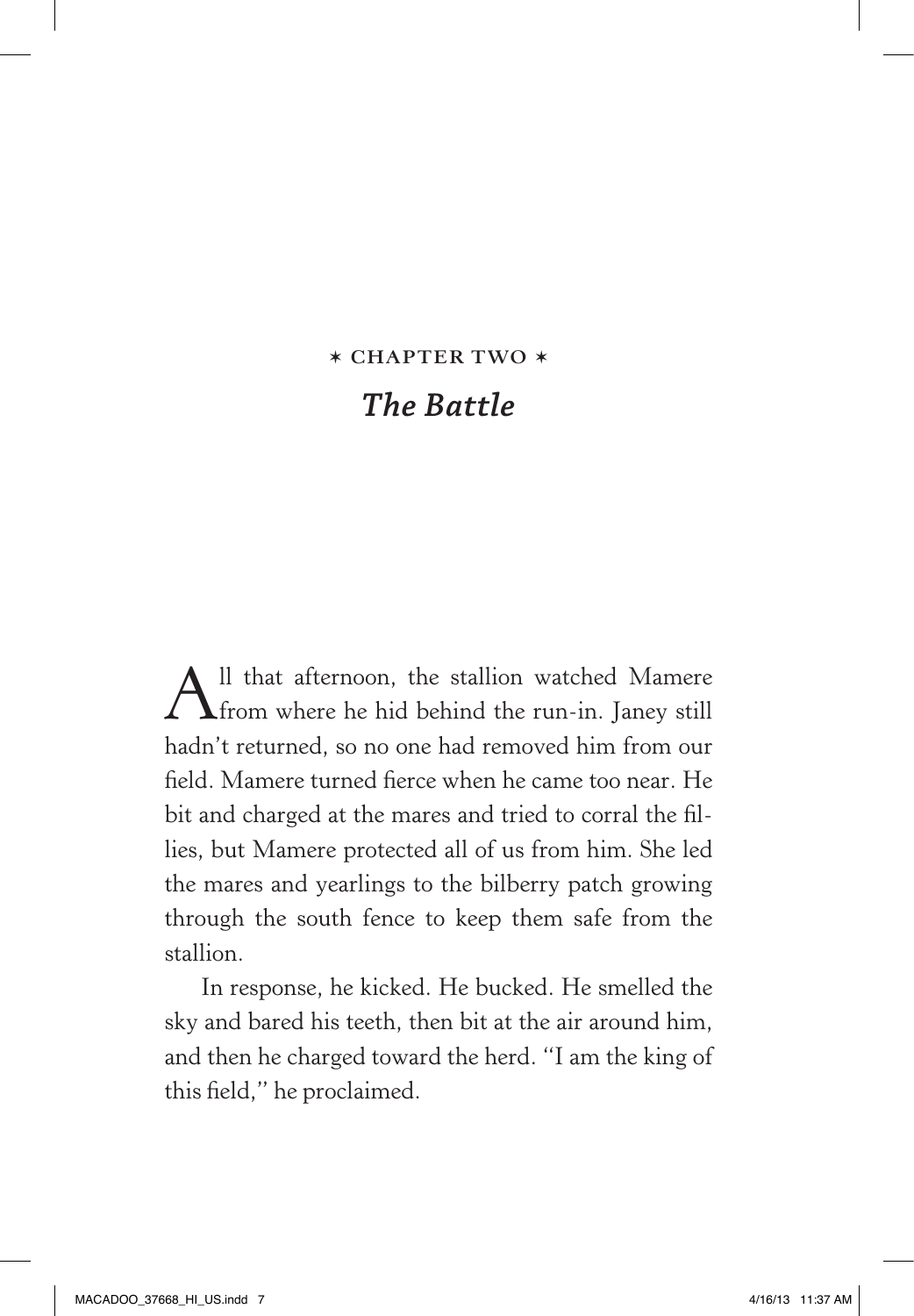With a sudden, piercing scream, Mamere turned and made him stop. He craned his neck to sniff Mamere's flank.

The other mares lifted their heads from the lush grass and stood alert. The fillies squeezed closer in behind their own dams. The very trees around us seemed to freeze, for even the always-constant wind had fled our field.

Then the stillness in the pasture gave way to a battle. The stallion launched a strike to take over the field, so he would be in charge instead of Mamere. He wanted to breed and eat whenever he wanted. But Mamere would not give in. She was going to fight him for the good of the herd. As Mamere and the stallion fought, a dust cloud swallowed them up.

Janey was nowhere to help us. The mares and fillies and colts didn't dare help. No one did.

So I raced into the battle and ran to my dam's side. A fire like I had never felt before burned in me. I couldn't stop myself; I reared, ready to fight the stallion to my death or his. Already, he looked lathered and winded from Mamere's attack, so I struck his haunch, which was as high as I could reach.

He spun around to find that it was  $I$ —only a silly colt— who had drawn his blood. From a slender, open gash, blood trickled down his hindquarters. I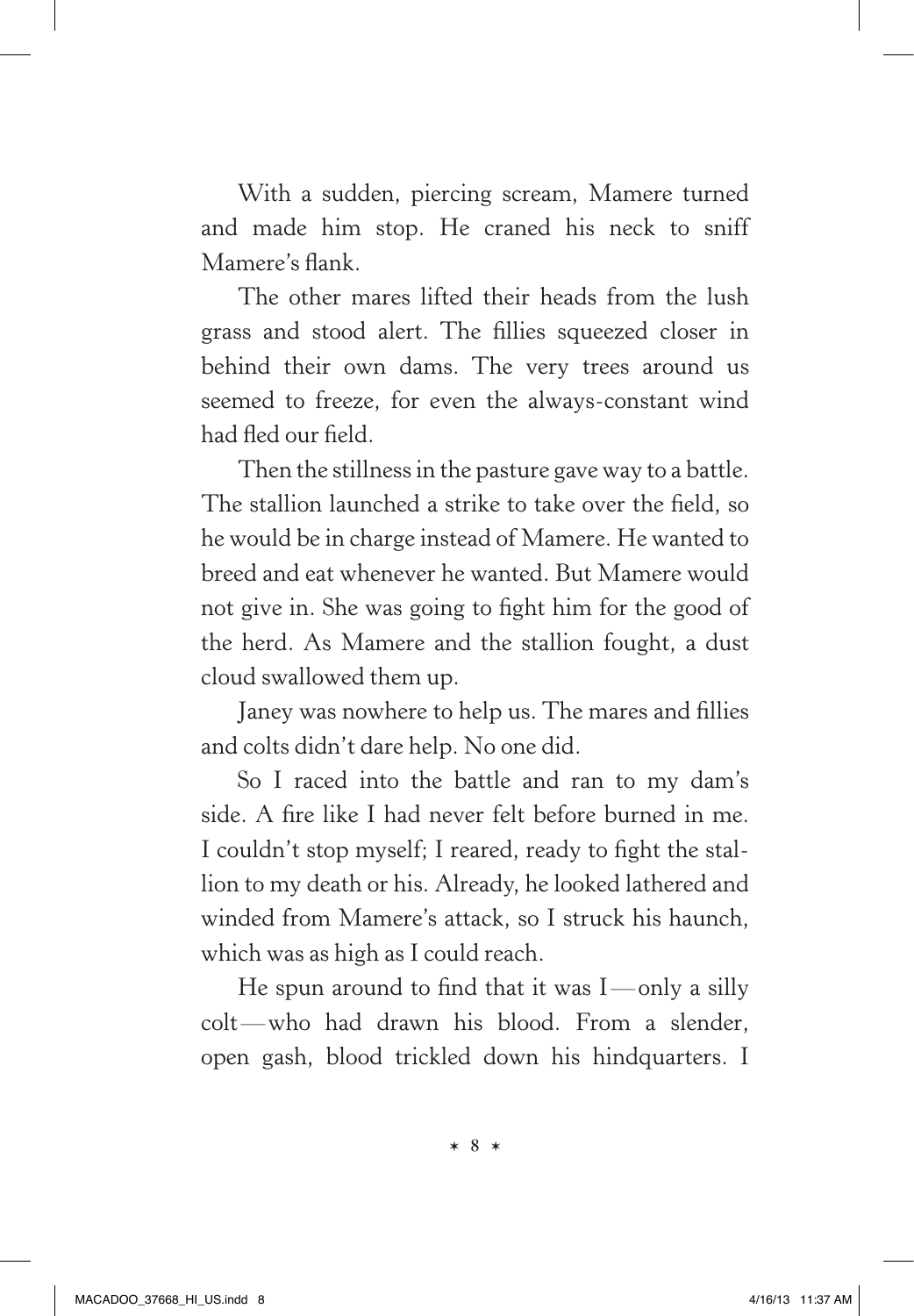brandished my front hooves and moved to strike again, but suddenly Mamere folded me into her.

The stallion stared at us. "Your dam was almost right. Centuries ago you would have been a great horse, but you will be forgotten, too— a Belgian draft made for humanity but without any purpose and with no guarantee of love. The world has almost forgotten us. All of us. If you don't find your purpose, son, you'll end up like me."

"I will never be like you. And I will forget you tomorrow."

"No, you will remember me, and now you will remember what I've said." Then the stallion nibbled at me as if he were savoring a tasty morsel of red clover. When his searching lips found the soft fine place he was seeking, he plucked off the very end-tip of my ear in an instant— before Mamere or I even knew what he had done.

A pain, radiant and sharp, filled the newly vacant space, yet I stood beside Mamere and preened my chest, as if it had never happened. A rivulet of blood ran down from the missing place onto my cheek. The stallion spit my ear bit onto the ground.

Then he walked, alone, to the corner of the pasture. The mares and foals gathered near Mamere, and I began to tremble.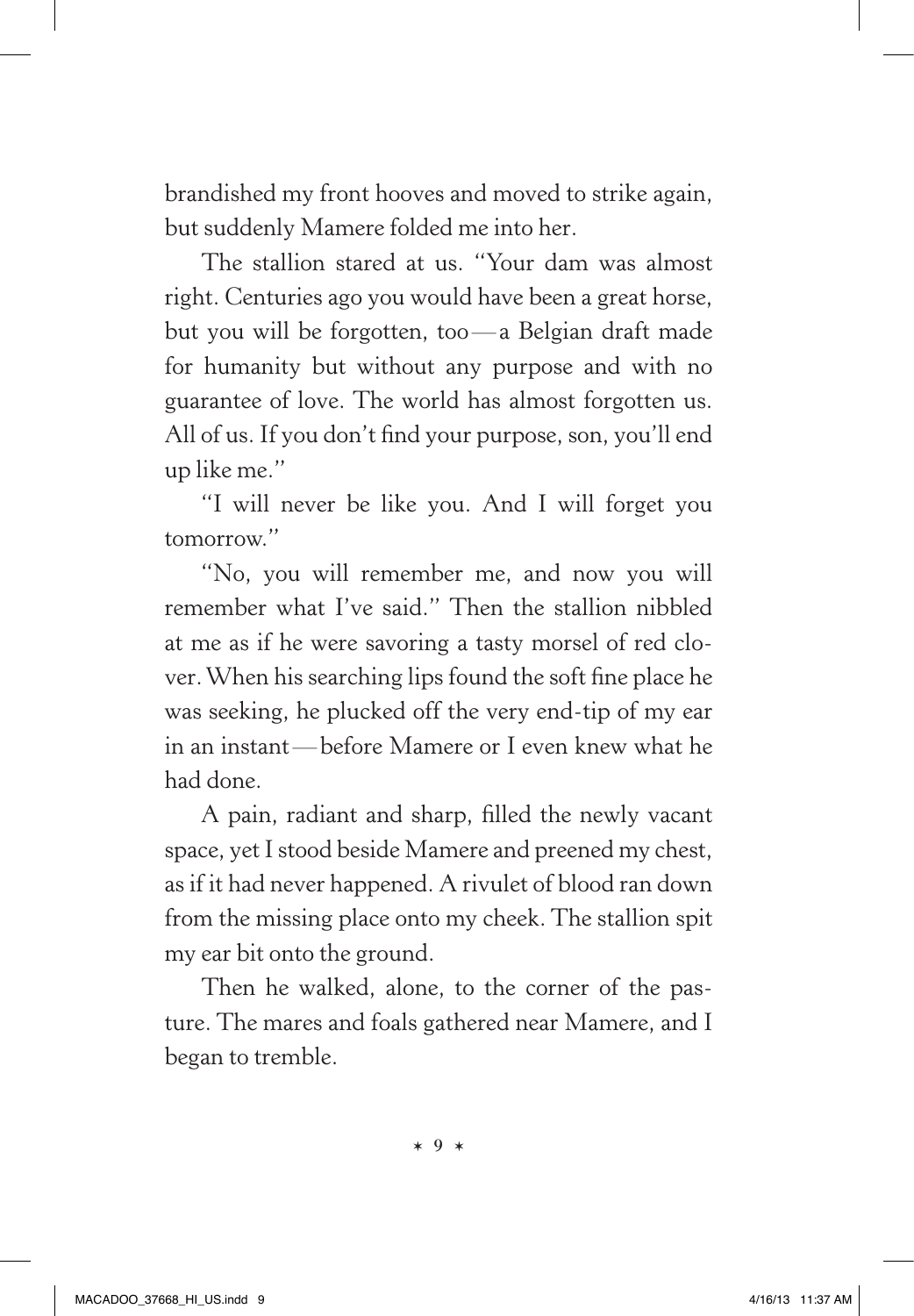"My darling?" Mamere whispered.

I leaned in close to her.

"You *will* make a very great horse. And I will remember what you did this day." Mamere blew onto my ear, then lay down in the grass to rest.

Later that evening, Janey returned to the barn and removed the stallion and our field returned to peace.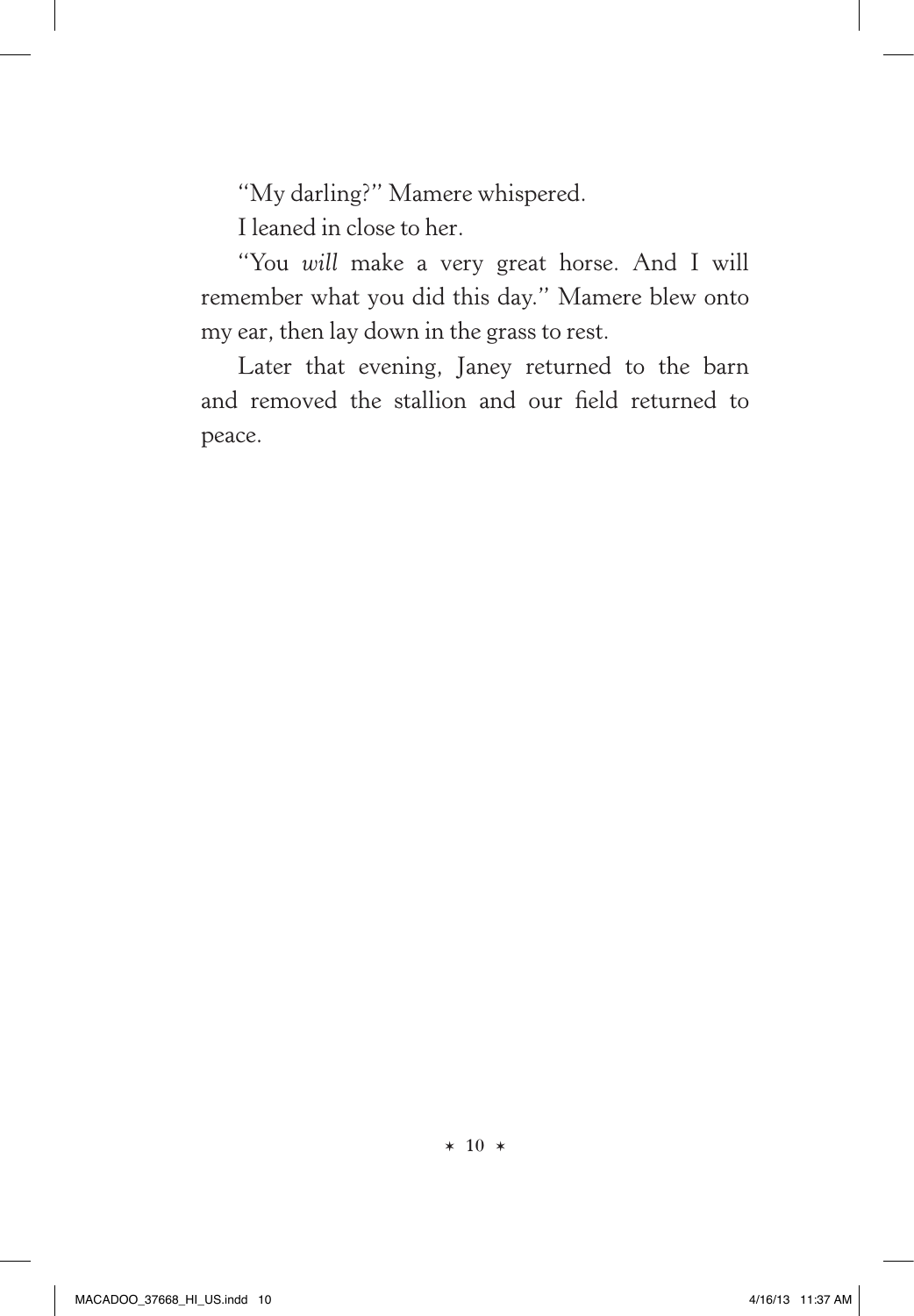## **\* CHAPTER THREE \*** *You Are My Home*

Safe again and with no need to stand guard, I dozed<br>Sin the shade of the giant white spruce shuddering in the wind. Mamere grazed beside me. Though my ear throbbed, I dreamed of how I had saved her.

I stretched awake and whickered across the grass. The mares and their foals were spread across the pasture.

Even when our caretaker, Janey, entered the field with our grain, Mamere stayed by my side.

"I heard trouble found your colt yesterday. Let me get a look at him," Janey said. She flung her hands in my dam's face to drive Mamere away. "Go on, Tina!"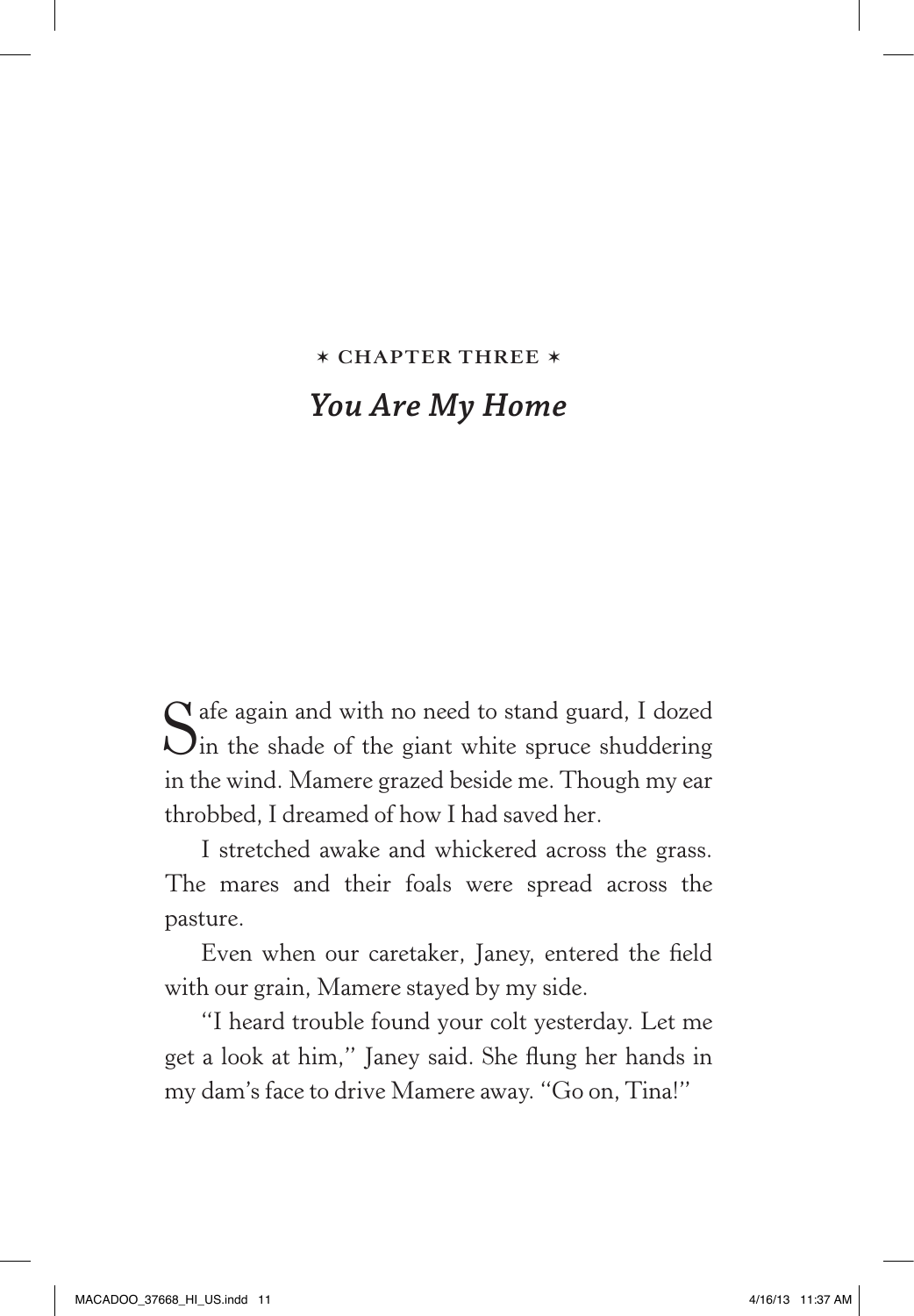Mamere flattened her ears at Janey, and the woman only laughed. "Missy, I know you can't be pinning your pretty ears at me. All I do is dote on you. You've been my best mare for fifteen years." Before Janey could examine me, she saw all the cuts and swollen places and hoofprints on my mother— hoofprints from the stallion.

"What happened to you? Let me see, girl."

My dam turn the swollen side of her face toward Janey. The sight of her best mare covered with bruises and her left eye swollen shut made Janey pull back.

"Oh, boy. Why did I let anyone else handle the stallion?"

Then she noticed my now-cleft ear and reached out to touch it. I twitched her hand away.

"Decided to take on big daddy, did you? Handsome, but not the smartest cookie in the jar, I think." She rubbed away dried blood from my cheek and neck.

"You picked a lousy time to fight a stallion, I'll tell you that. Now you're deformed! You've lost the tip of your ear. We'll just hope that won't matter. You're still a nearly perfect colt," Janey said, then she ran her fingers through my forelock. "All right, stop pouting; I admire your courage, little one. I'd keep you for my own if I could."

Janey tickled my mouth, and Mamere nudged my head up.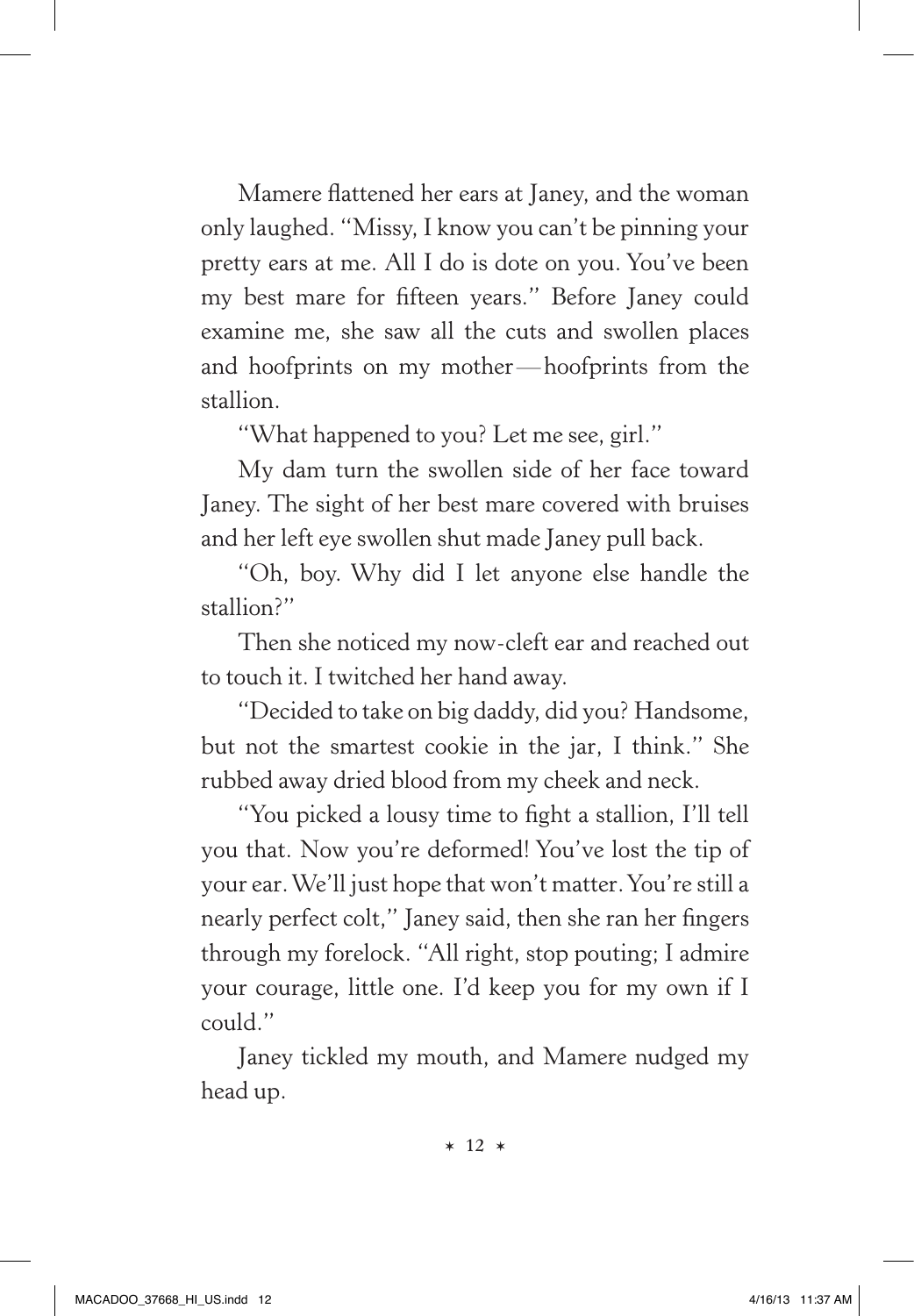"Besides," Janey said. "Some very fine people have gone missing a bit of their ear, you know. Van Gogh comes first to mind." Janey patted my neck. "My favorite artist, Van Gogh. We could name you after one of his paintings. Hmmm . . . so many to choose from, aren't there? We could call you Marcelle, after *The Baby Marcelle*. No, no, that won't do. You're a Belgian; you won't be a baby forever. I suppose you might like to be called *Basket of Apples,* or would you rather eat a basket of apples?"

She smiled at me and scratched my neck. "I've got it now. *Cypress!* Van Gogh loved to paint the cypress. If I could, I would name you Cypress. I will miss you, sweet one." Janey sighed.

*Where is Janey going now?* I wondered.

Janey kissed my head and started toward the barn. I spurred a long breath across the ground. The sugary dew at dawn made morning grazing ever so sweet, but my nagging dreams of the stallion had a stronger hold on me than breakfast.

"Mamere," I asked, "why did my father let me win?"

She tugged at the fescue but kept quiet. I nipped at her shoulder until she answered me.

"Because the legacy of our breed lives on in colts like you. Even the stallion, with all his strength and courage, grieves that we have lost our place in the world,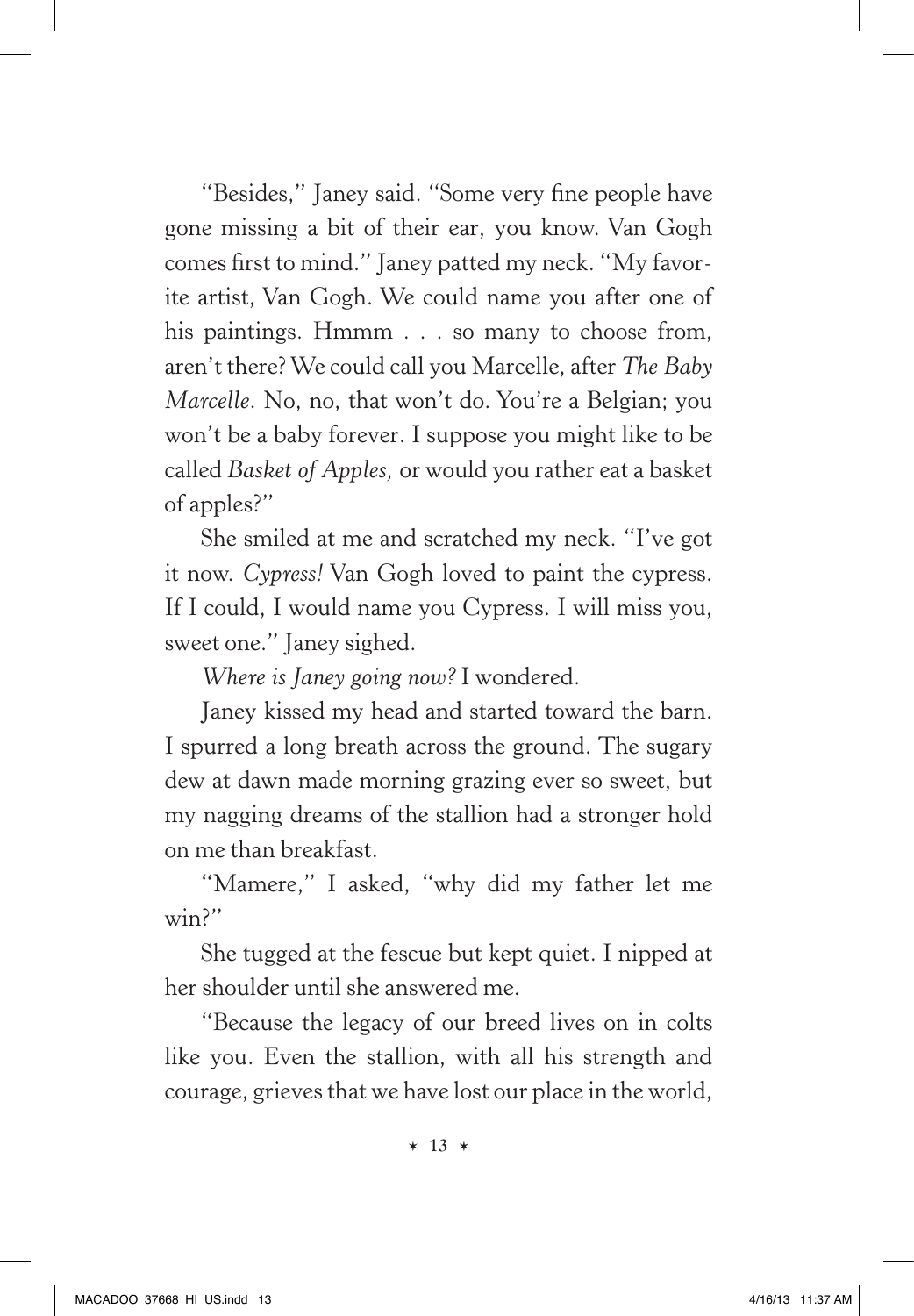and still, even he has hope that we will be restored. Your sire could not fight his own son to the death. You, and all the yearlings, are his living hope. He could not kill you."

"I don't want to be the stallion's son. He's mean and no one likes him."

Mamere nuzzled me. "My darling, you are my son, too. You acted quickly and with fierce courage when our herd was under attack."

"He told me that all the yearlings are usually gone when he comes here. Where do we go?"

My dam grazed without answering me. She would not even look up or whicker or nuzzle. I had never seen Mamere so withdrawn from me or the herd. The sun breached the hilltop, silhouetting the fillies and colts gathered there.

"He said I need to find my place— isn't my place here?" I stomped the ground and demanded that she respond.

But she only said, "Child, run along. The day is getting away from you. Enjoy the sunshine and run in the wind with your friends. We will talk tonight."

Since I had fought the stallion, the other foals wouldn't race me. The colts only pretended to contest the highest spot on the rock, and the fillies hardly put up a good fight.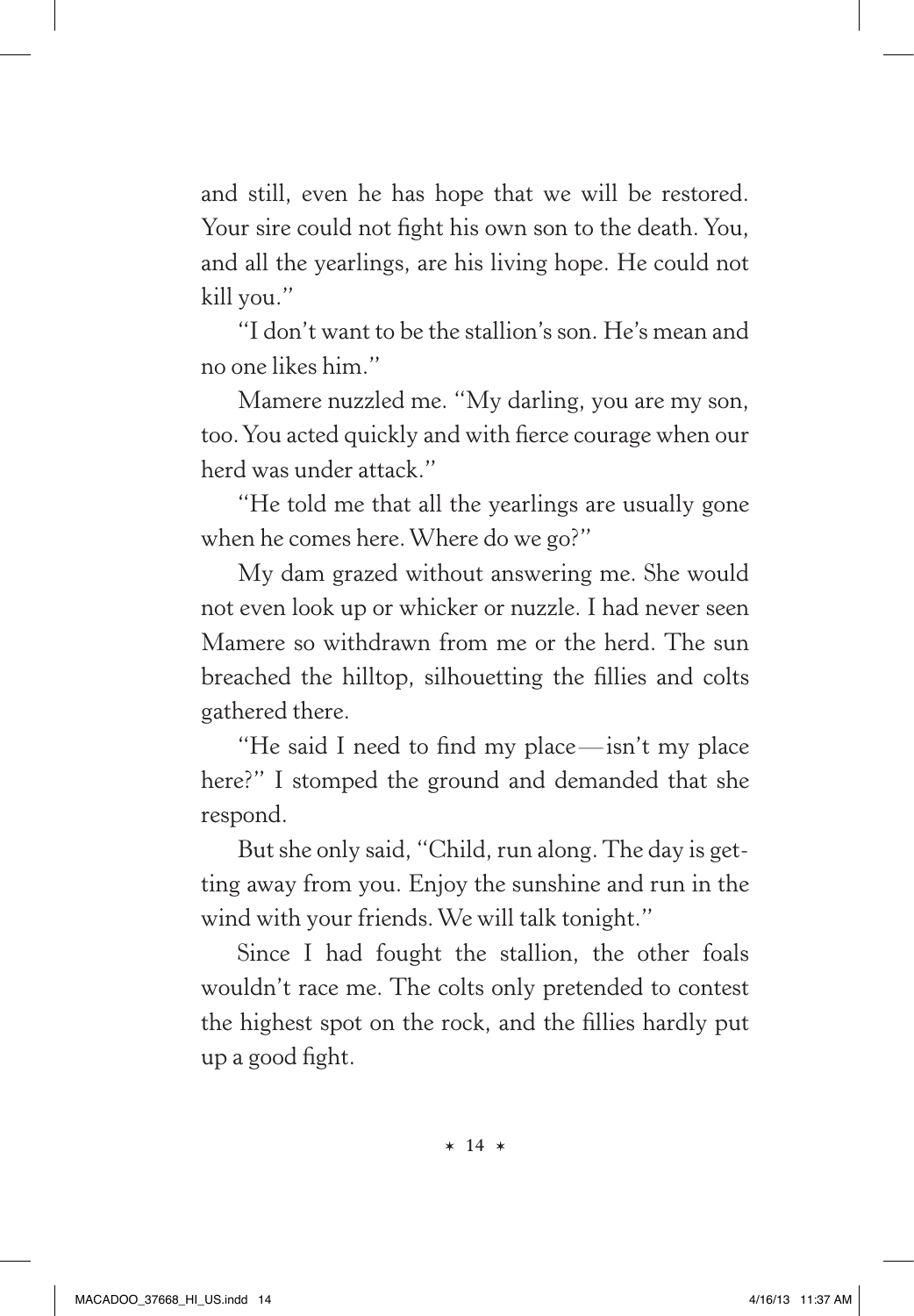When I swished my tail to bother away a horsefly, a small cabbage butterfly—the same one from before, I thought—flew off, too. Right away I saw that her right wing now had its pure-white tip torn and ripped.

She should have been resting her broken wing beneath the shade of a tree. Yet she busily spiraled around me, then touched down lightly on my withers. I worried the sunshine might scorch her, so I turned to make her some shade. I stood as still as I could while she rested. She fluttered up and settled near my cleft ear, and then I remembered the stallion, again.

All day instead of racing colts and fillies, I stayed with the butterfly. At last, when the great horned owl awoke to take his hunting post in the old dead pine, the ivory butterfly vanished into the night. And I raced down the hill to Mamere.

"Mamere!" I called out as I galloped down to her. "Mamere! Today I met a butterfly with a broken wing, just like my ear. And I helped her!"

She nickered me quiet while she inspected my ear.

"Tomorrow I will help her again!" I shouted. "I'll spend the entire summer finding nectar and shade and places for her to rest."

"Helping others is what makes you great. That's your purpose. Believe in that for all your life."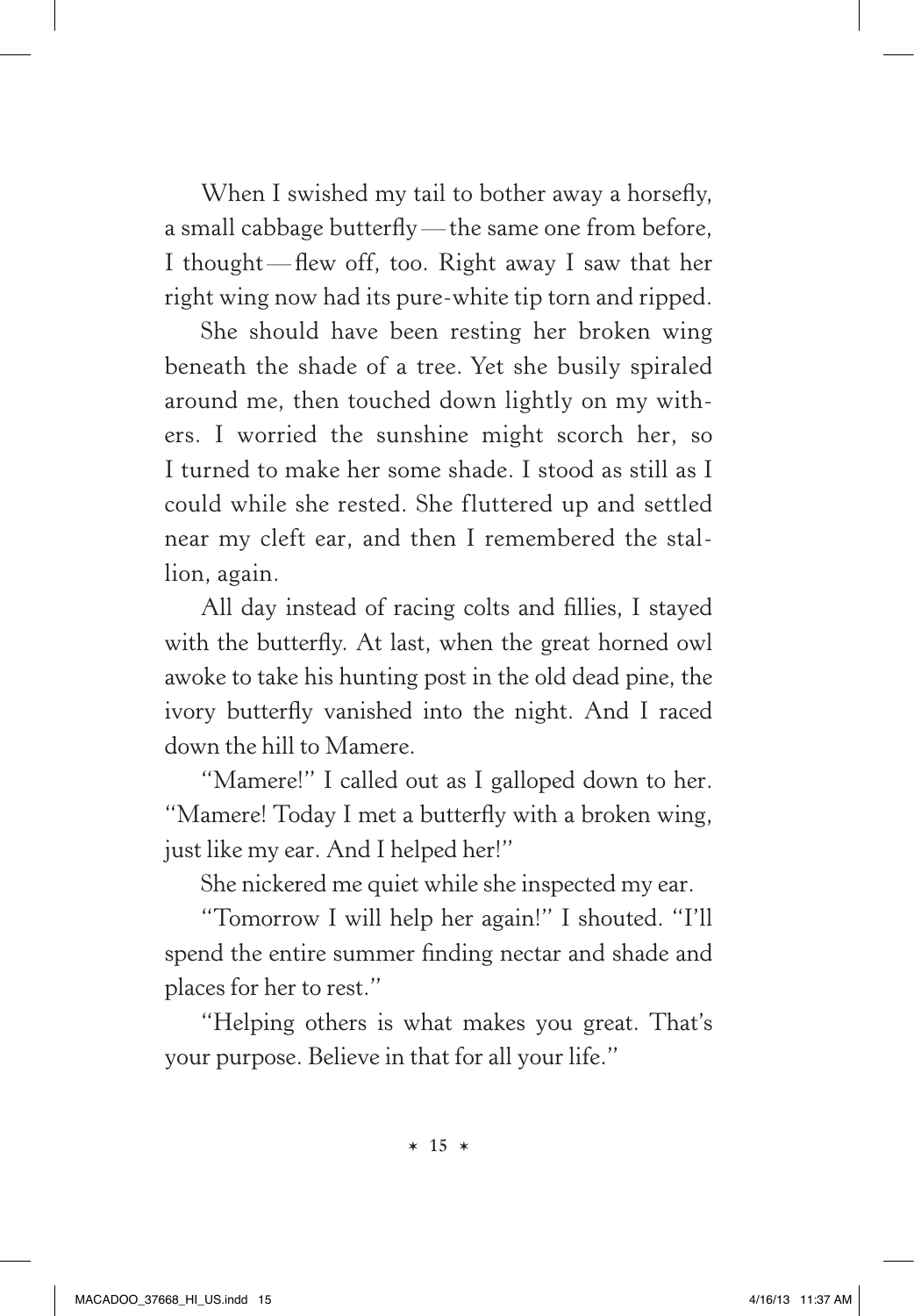Then Mamere spoke somberly. "Come near to me; stand close, like you did when you were a much smaller colt. One day you will grow even taller than I am, my sweetest." And her voice grew quiet.

She bent down to nuzzle me, and her breath smelled of sweet molasses. "Let me tell you a story I have told too many times. Yes, I know where you are going. Tomorrow, you will leave me. Not just for a day, or a week, but to start a new life in a new place.

"Darling, you were bred to help every living creature. Service is the way of the draft. Your life's work is to serve and to please, to heal when you can, and to bring a gentle peace to those in need— whomever and wherever they are."

"Like the hurt butterfly?"

"Yes, that's right. All Belgians were born for this reason," Mamere said.

"All of them?"

"Yes, me and the dams. The colts and the fillies. And your cousins and brothers and sisters. Even your father, though it seems he has lost his way."

I pranced in circles around my dam. "Really? I have other brothers and sisters? Am I your favorite?"

"I love you all, of course."

I rammed into her side.

Mamere nickered me to stop, but I did not. "Am I the fastest of your children?"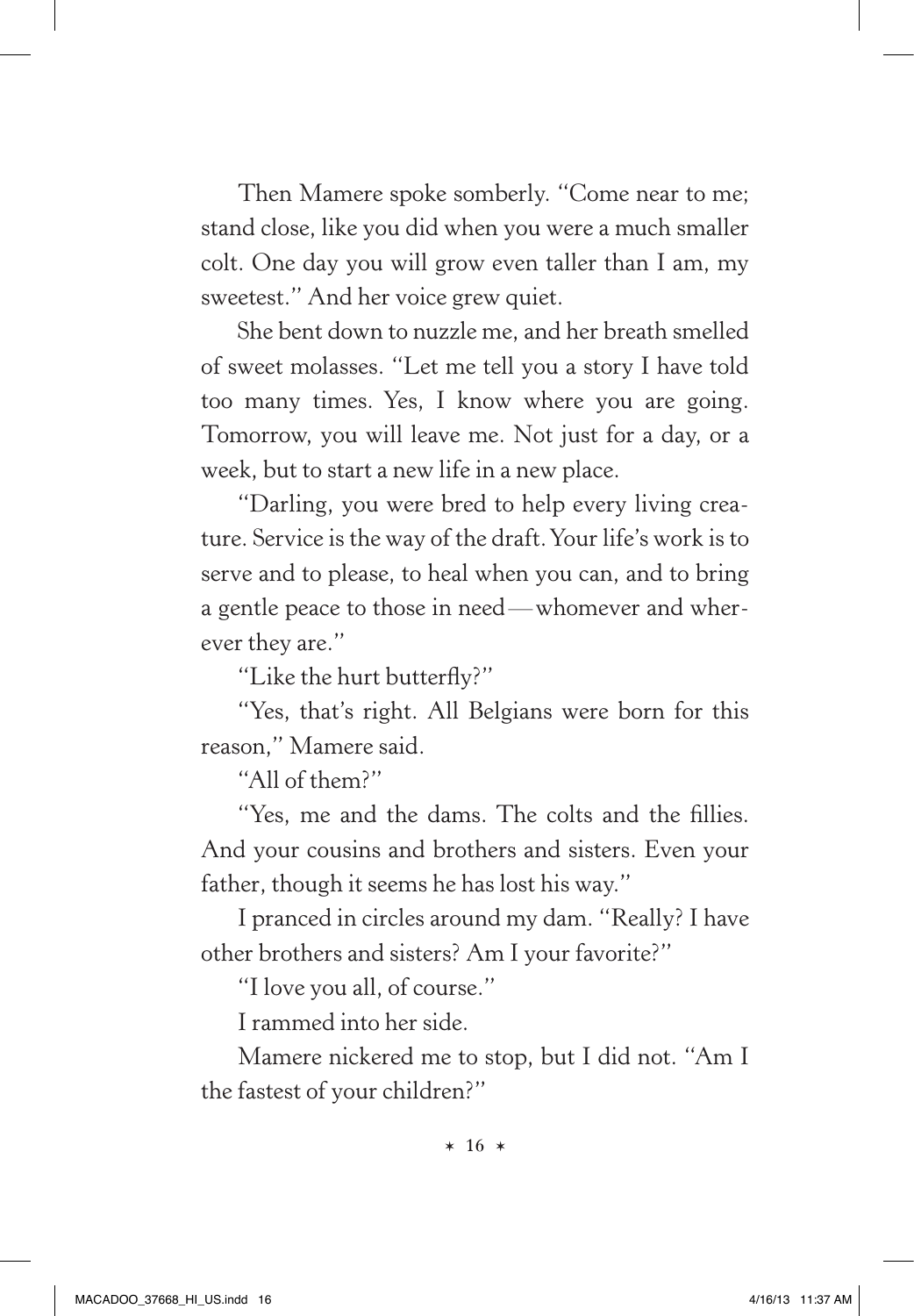She stayed quiet, so I butted into her again, and this time she gave in to my game.

"Oh, yes, you are most definitely the fastest," she agreed.

"Am I the biggest?" I charged my dam, and just as I reached her, Mamere stepped aside. I sprawled down into the grass.

"Well, you are quite large, yes," Mamere whickered.

I liked knowing that I was the biggest and fastest of all.

"But am I the best at helping? I know I must be."

Mamere pulled me close, so, so close that I could hardly breathe. "You are my sweetest; yes, you are. Now, listen; tomorrow you may well find a new place to serve." Then she turned away.

"Please, tell me. What will happen to me?"

"This is the way it must be," she said. "This is the purpose for which we have been bred: to leave here and go out into the world. Despite what your father thinks, the world still needs us. Janey says that most of our yearlings go on to fine homes."

"Not all of them?"

She nuzzled me. "Tomorrow, you will find a new home. Your help is needed elsewhere. Do you understand?"

I rested my head on my dam and rumbled. She had taught me to be an honest horse, for that is an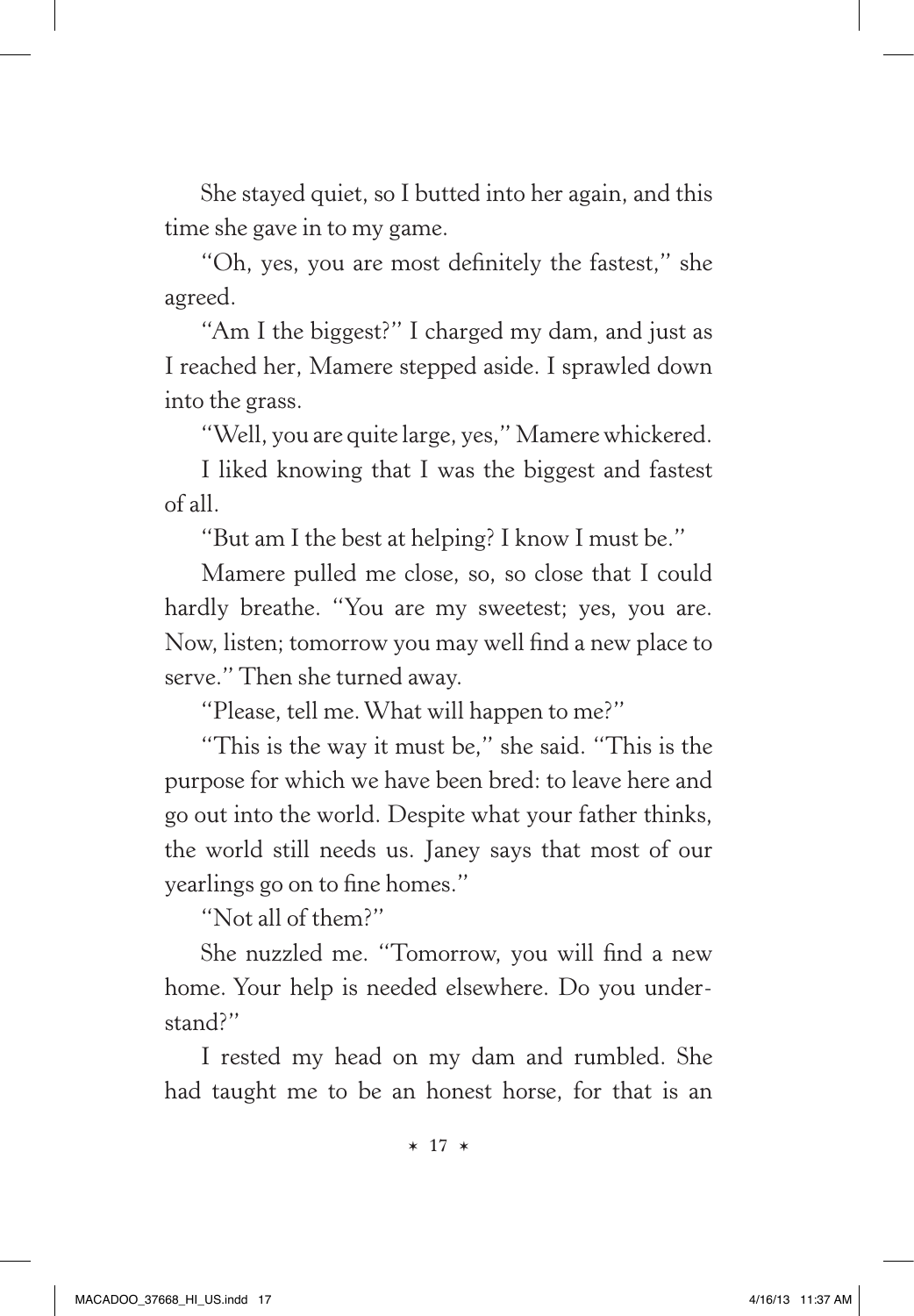honored trait of all Belgians. "No, I don't understand," I answered. My lip quivered and I tried to hide in her mane.

"Tomorrow you will be sold at auction. A sale of the finest drafts from all around. After that?" Mamere blew her still-sweet breath across my face. "You must accept whatever the day brings." She tried to comfort me. "I only know what Janey tells me, and what I hear when she returns from the auction house. Often, she speaks of kindly people; occasionally, she weeps."

"How many children of yours have gone to the auction?"

"Oh, my son, too many. I imagine the end of my service here is approaching. Even a broodmare's work can't last forever. Janey has been reducing the herd these past few years. There will be a price to pay for your father's appearance in our field yesterday. I expect we've missed our breeding time for this season. That will cost Janey dearly. I may only have another season or two left with her."

Mamere looked out at the dark and distant mountains— solemn giants surrounding our field. She blew out across my face, trying to comfort me, but the sadness inside her escaped. Her breath hinted at sorrow or regret or change in fortune.

"Will you go to the auction house, too? When you leave here?" I asked.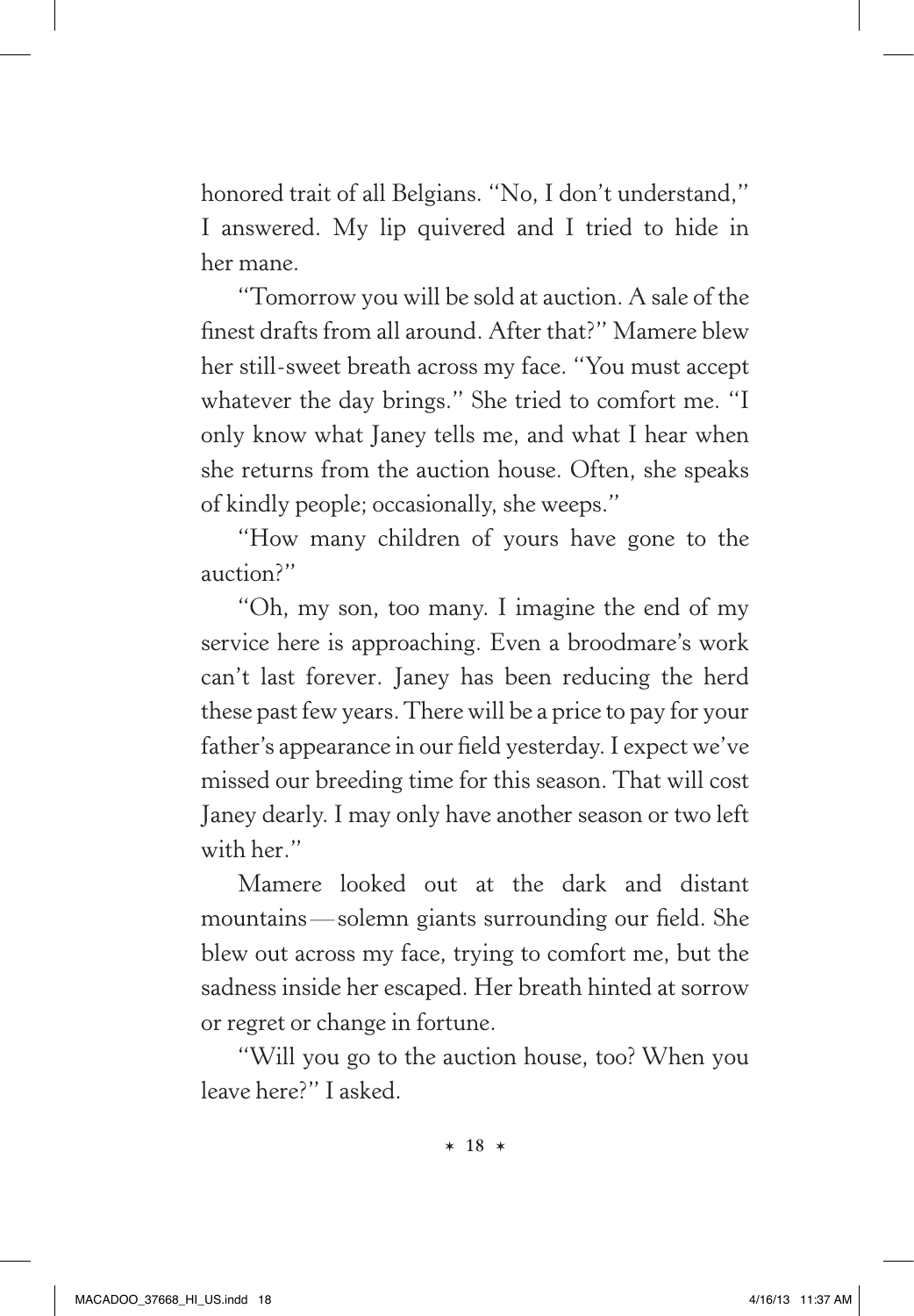"What a kind colt you are to worry about me. All right, yes, you are my favorite." Mamere nudged me away, but I stayed tucked in. "Run on, now," she urged me. "Look at all of your cousins playing without you."

The other yearlings were galloping through the field, but I stayed with Mamere, and we watched the sparkling stars ignite and race across the sky.

After a long quiet, my dam dreamed aloud, "I do wish . . ."

"What do you wish?" I needed to know.

The brightest star of the night flared close and lit up Mamere's face. "Darling, I wish that you will always, for the rest of your life, have fields to run in, mountains to protect you, and stars to gaze upon. That is all. Now, go on and catch up," Mamere insisted.

I stood still and asked, "Why must I go? This is my place."

My dam whickered. "Your father was right about this: no horse stays here forever, gentle one. Not even I. This place is for making horses, not for keeping them."

I reached up to catch Mamere's breath and make it my own. I breathed in all the hope and power and magic of every shooting star in the night sky. I sent a new promise back to her and said again, "My place is with you. Do you know what I wish?"

She sighed, relaxing against me. "Sweetest, you are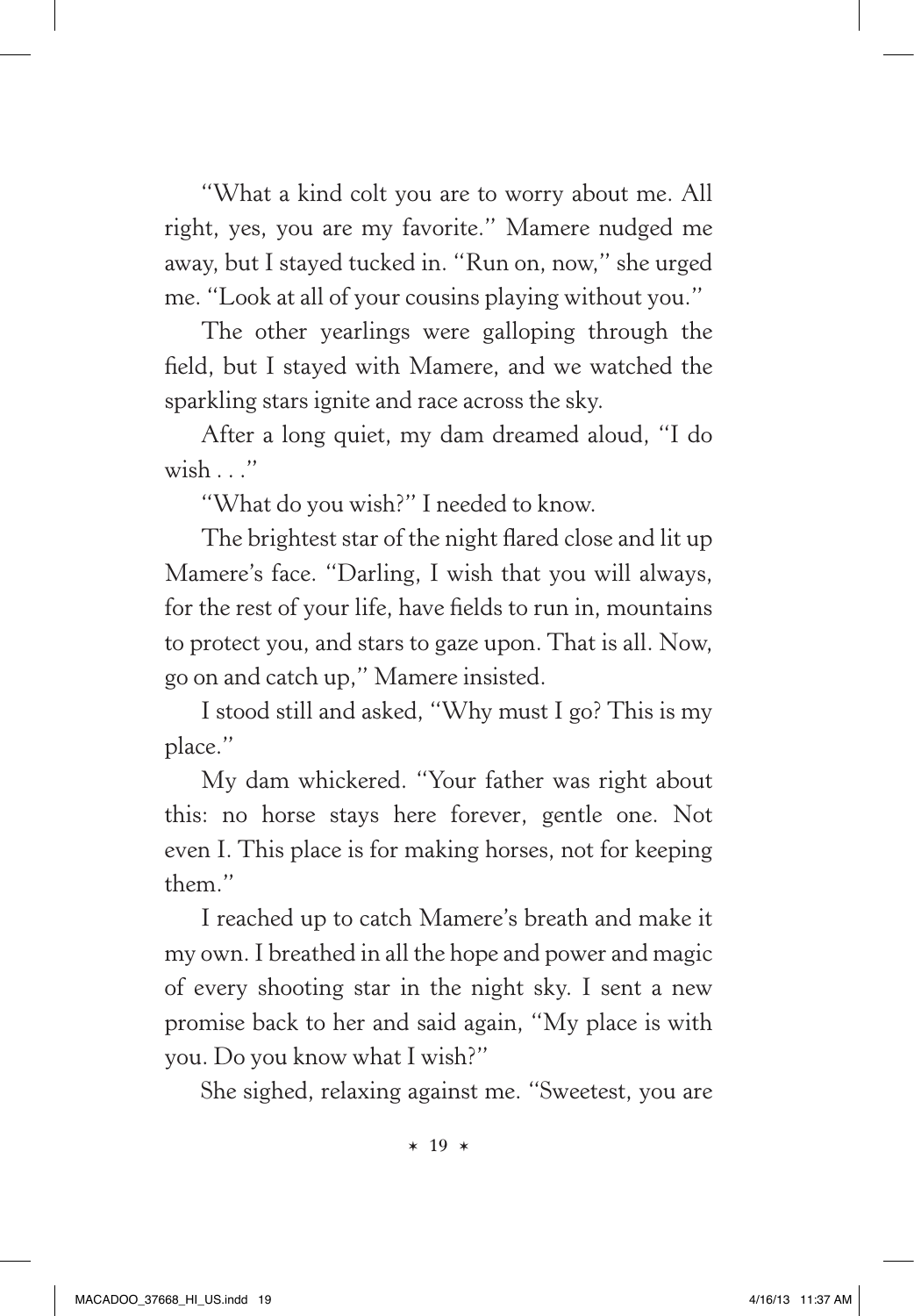too young to know what you really wish, but go on, tell me."

I touched my muzzle to Mamere's. "Here is my wish: wherever I go tomorrow, I wish for you to go there with me so that I won't be lonely and you won't be alone."

"Yours is a very generous heart, indeed, and these stars tonight are strong. Yes, then, my sweetest, my biggest, my fastest, and my favorite one! May our two wishes come to pass, and may tomorrow find us together."

I curled up in the grass with Mamere to watch for our tomorrow. From the branches of the pine, I heard the owl's wings beat, felt its hunting eyes pierce the night, and then heard the cottontail's last squeak. I moved still closer to my dam as the darkness moved closer, too.